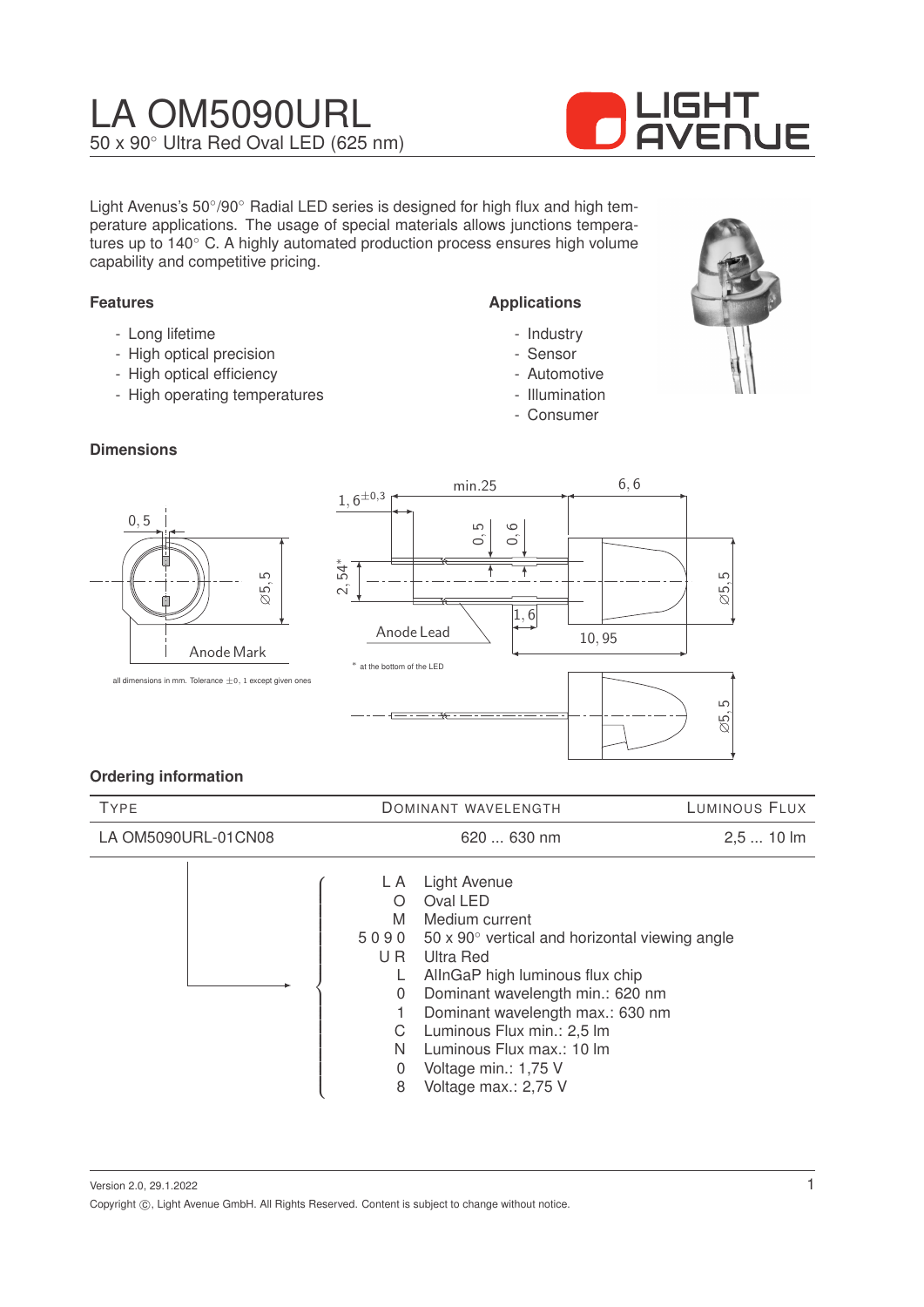

#### **Electro-optical characteristics (T\_A = 25^{\circ} \text{C}</math>)<sup>2</sup>**

| <b>PARAMETER</b>                                                                                                     | <b>SYMBOL</b>                                                                                                                                                                                                                                                                                                                                                                                                                                                                                                | CONDITION                                                                                                                                          | MIN.               | TYP <sup>1</sup>                           | MAX.              | Unit                                 |
|----------------------------------------------------------------------------------------------------------------------|--------------------------------------------------------------------------------------------------------------------------------------------------------------------------------------------------------------------------------------------------------------------------------------------------------------------------------------------------------------------------------------------------------------------------------------------------------------------------------------------------------------|----------------------------------------------------------------------------------------------------------------------------------------------------|--------------------|--------------------------------------------|-------------------|--------------------------------------|
| Luminous Flux<br>Luminous intensity<br>Forward voltage<br>Peak wavelength<br>Spectral width<br>Beam Divergence Angle | $\Phi_{\eta}$<br>$\perp_{\eta}$<br>$V_{F}% ^{p^{\prime }},\qquad V_{F}^{p^{\prime }},\qquad V_{F}^{p^{\prime }},\qquad V_{F}^{p^{\prime }},\qquad V_{F}^{p^{\prime }},\qquad V_{F}^{p^{\prime }},\qquad V_{F}^{p^{\prime }},\qquad V_{F}^{p^{\prime }},\qquad V_{F}^{p^{\prime }},\qquad V_{F}^{p^{\prime }},\qquad V_{F}^{p^{\prime }},\qquad V_{F}^{p^{\prime }},\qquad V_{F}^{p^{\prime }},\qquad V_{F}^{p^{\prime }},\qquad V_{F}^{p^{\prime }},\qquad V_{F}^{p^{\prime$<br>$\lambda_{peak}$<br>RMS<br>θ | $I_f = 50 \text{ mA}$<br>$I_f = 50 \text{ mA}$<br>$I_f = 50 \text{ mA}$<br>$I_f = 50 \text{ mA}$<br>$I_f = 50 \text{ mA}$<br>$I_f = 50 \text{ mA}$ | 2,5<br>1.75<br>620 | 2,5<br>2,10<br>625<br>20<br>$50 \times 90$ | 10<br>2,75<br>630 | Im<br>cd<br>V<br>nm<br>nm<br>$\circ$ |

### **Maximum ratings (** $T_A = 25$ °C)

| <b>PARAMETER</b>               | <b>SYMBOL</b> | CONDITION                 | <b>MINIMUM</b> | <b>MAXIMUM</b> | UNIT         |
|--------------------------------|---------------|---------------------------|----------------|----------------|--------------|
| <b>Operating Current</b>       | $1_{f,max}$   |                           |                | 70             | mA           |
| <b>Operating Pulse Current</b> | $I_{fp,max}$  | $t_p = 10 \mu s, D = 2\%$ |                | 100            | mA           |
| <b>Operating Temperature</b>   | $T_{op}$      |                           | $-40$          | 120            | $^{\circ}$ C |
| Storage Temperature            | $T_{st}$      |                           | $-50$          | 125            | $^{\circ}$ C |
| Junction Temperature           | $T_i$         |                           |                | 140            | $^{\circ}$ C |
| Reverse Voltage                | $V_{R.}$      |                           | 10             |                | V            |
| <b>Power Consumption</b>       | $P_{tot}$     |                           |                | 180            | mW           |

#### **Binning** ( $I_F = 50$  mA)

| DOMINANT WAVELENGTH<br>(NM) |      | LUMINOUS FLUX<br>(LM) |            |                | <b>VOLTAGE</b><br>(V) |            |      |      |
|-----------------------------|------|-----------------------|------------|----------------|-----------------------|------------|------|------|
| <b>Bin</b>                  | Min. | Max.                  | <b>Bin</b> | Min.           | Max.                  | <b>Bin</b> | Min. | Max. |
| 0                           | 620  | 625                   | С          | 2,5            | 2,8                   | 0          | 1,75 | 1,95 |
|                             | 625  | 630                   | D          | 2,8            | 3,2                   |            | 1,85 | 2,05 |
|                             |      |                       | Ε          | 3,2            | 3,6                   | 2          | 1,95 | 2,15 |
|                             |      |                       | F          | 3,6            | 4                     | 3          | 2,05 | 2,25 |
|                             |      |                       | G          | $\overline{4}$ | 4,5                   | 4          | 2,15 | 2,35 |
|                             |      |                       | Н          | 4,5            | 5                     | 5          | 2,25 | 2,45 |
|                             |      |                       |            | 5              | 5,6                   | 6          | 2,35 | 2,55 |
|                             |      |                       | J          | 5,6            | 6,4                   | 7          | 2,45 | 2,65 |
|                             |      |                       | Κ          | 6,4            | 7,2                   | 8          | 2,55 | 2,75 |
|                             |      |                       |            | 7,2            | 8                     |            |      |      |
|                             |      |                       | M          | 8              | 9                     |            |      |      |
|                             |      |                       | N          | $\hbox{9}$     | 10                    |            |      |      |
|                             |      |                       |            |                |                       |            |      |      |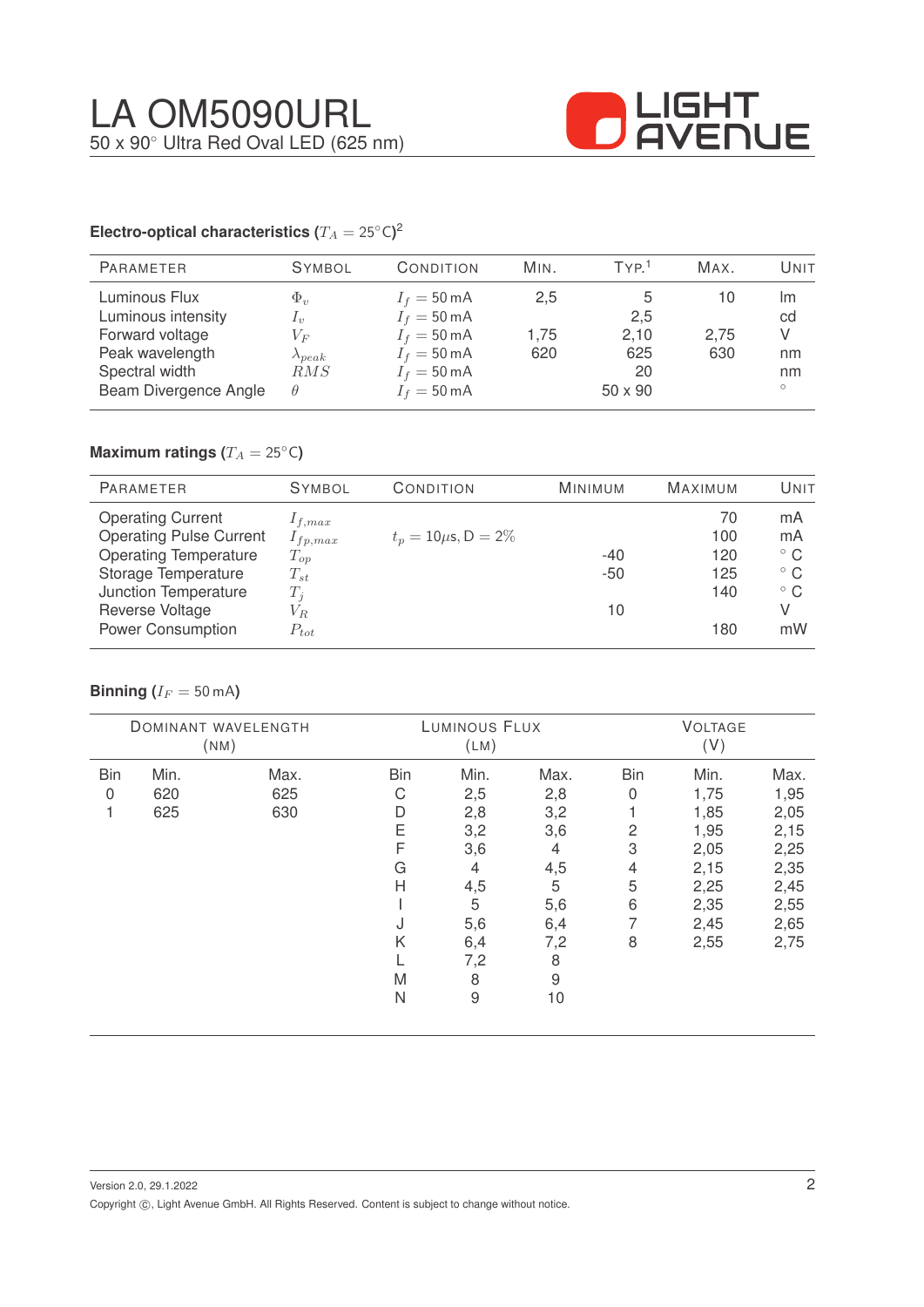

#### **Thermal characteristics**

| PARAMETER                                 | <b>SYMBOL</b>  | <b>VALUE</b> | Unit           |
|-------------------------------------------|----------------|--------------|----------------|
| Thermal resistance junction ambient       | $R\Theta_{JA}$ | 180          | K/W            |
| Soldering temperature (3 seconds maximum) | $T_{solid}$    | 260          | $\circ$ $\cap$ |

#### **Recommended Solderpad and internal circuit**





#### **Soldering**

| <b>METHOD</b>        | SOLDERING CON-<br><b>DITIONS</b>                                                                   | REMARK (VALID FOR TTW AND LEAD FREE<br>SOLDERING)                                                                                                                                                                                                                                                                                                                                            |
|----------------------|----------------------------------------------------------------------------------------------------|----------------------------------------------------------------------------------------------------------------------------------------------------------------------------------------------------------------------------------------------------------------------------------------------------------------------------------------------------------------------------------------------|
| <b>TTW</b> soldering | Bath temperature<br>250°C, Immersion<br>time: within 5 sec.                                        | Soldering system: Very good soldering results<br>have been achieved on ERSA soldering sys-<br>tems at a bath temperature of 250°C and at a<br>feeding rate of 1.2 m/s.                                                                                                                                                                                                                       |
| Lead free soldering  | Bath temperature<br>260°C, immersion<br>time: within 3 sec.                                        | We recommend dosage of the soldering flux<br>with a spray fluxer or nozzle fluxer. If this is not<br>possible, one should pay attention to avoid con-<br>tact of the soldering flux and the LED body and<br>to keep the recommended preheat period.<br>We recommend to use a water based soldering<br>flux (e.g. Pacific 2007 interflux Electronics NV).<br>Do not use alcohol based fluxer. |
| Soldering iron       | 30W or smaller,<br>temperature at tip<br>of iron maximum<br>300°C, soldering<br>time within 3 sec. | During soldering take care not to press the tip<br>of iron against the lead. To prevent heat from<br>being transferred directly to the lead hold the<br>lead with a pair of tweezers while soldering.                                                                                                                                                                                        |

Actual solder profile may vary from the example given, and is very much depending on wave type, machine configuration, geometrical configuration, board shape etc. It is strongly recommended to optimize and

Version 2.0, 29.1.2022 Copyright  $\circled{c}$ , Light Avenue GmbH. All Rights Reserved. Content is subject to change without notice.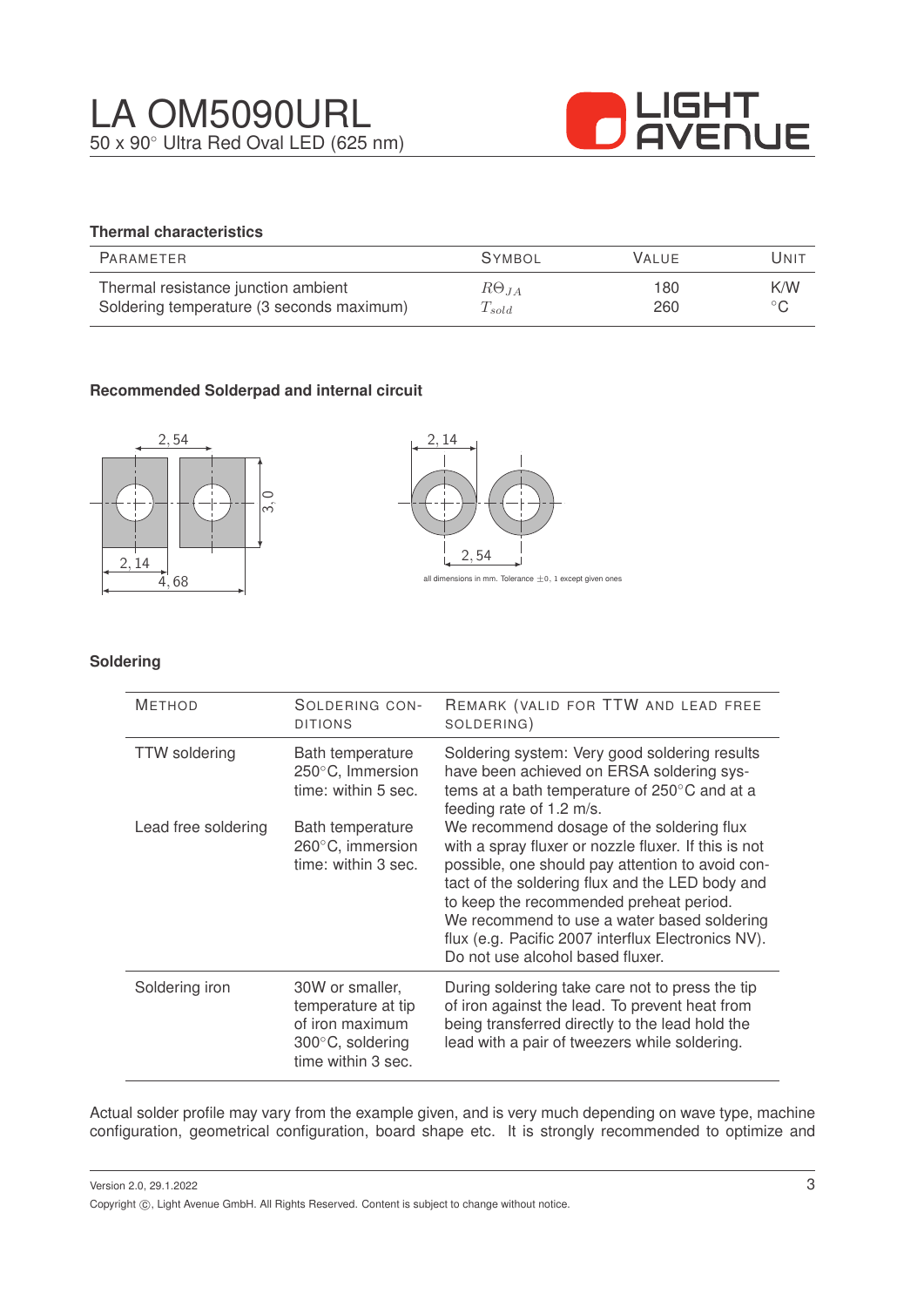



evaluate the actual soldering conditions carefully for each individual project before releasing the soldering process.

#### **Mounting**

- The lead should be bent at a point located at least 0.8 mm away from the package. Bending should be performed with base firmly fixed by means of a jig or radio pliers.
- Lead binding should be carried out prior to soldering and never during or after soldering.
- Locate the lead, ensuring correct alignment, thereby reducing stress to the LED.
- Due to thermoplastic encapsulant the LEDs are slightly more sensitive to the effects of stress during automatic mounting (such as mechanical stress within the package resin transmitted via the leads).
- The insertion pressure and clinching angle must both be minimized so as to minimize the leadcuttingstress and clinch stress applied to the LED lamps.
- Please evaluate the specific mounting process carefully for each individual project before actually using the automatic mounting machine to mount these LED lamps. Setting the best clinch angle and force may require experimentation when the automatic insertion machine is first set up.
- Please pay attention: The heat sink lead is also the anode lead at the same time. Metal pads on PCB surrounding the heat sink leads of the LEDs should be as large as possible.



Version 2.0, 29.1.2022 Copyright ©, Light Avenue GmbH. All Rights Reserved. Content is subject to change without notice.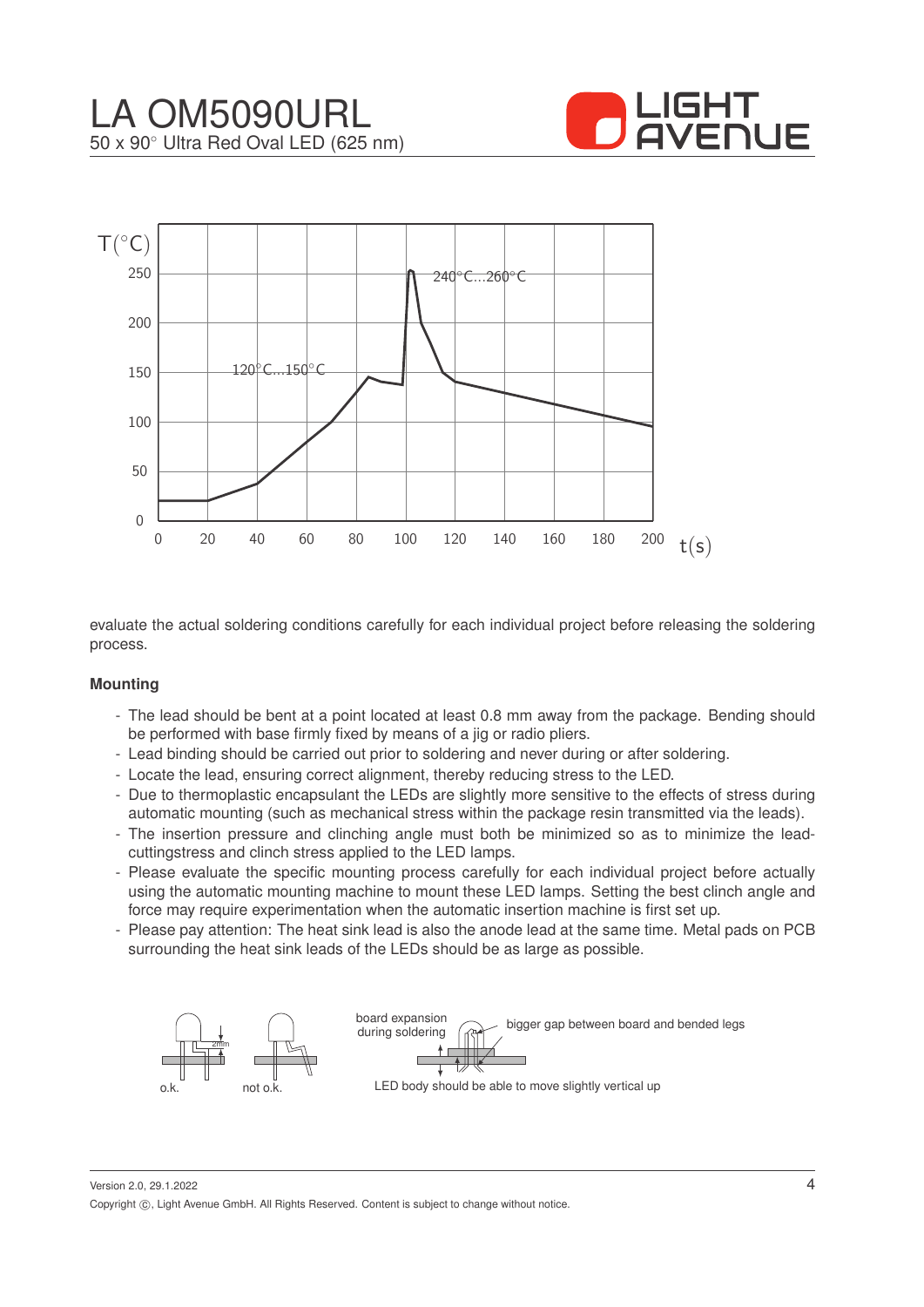

#### **Cleaning and Coating**

Do not use untested chemical liquids, because they may cause crack formation or haze on the surface of the plastic body. When cleaning is required, refer to the following table for the proper chemical to be used (Immersion time less than 3 minutes at room temperature).

| SOIVENT           | <b>ADABTABILITY</b> |
|-------------------|---------------------|
| Water             | can be used         |
| Amonium Hydroxide | can be used         |

Should you intend to provide the LEDs with a conformal coating, please take care to use a water-based coating.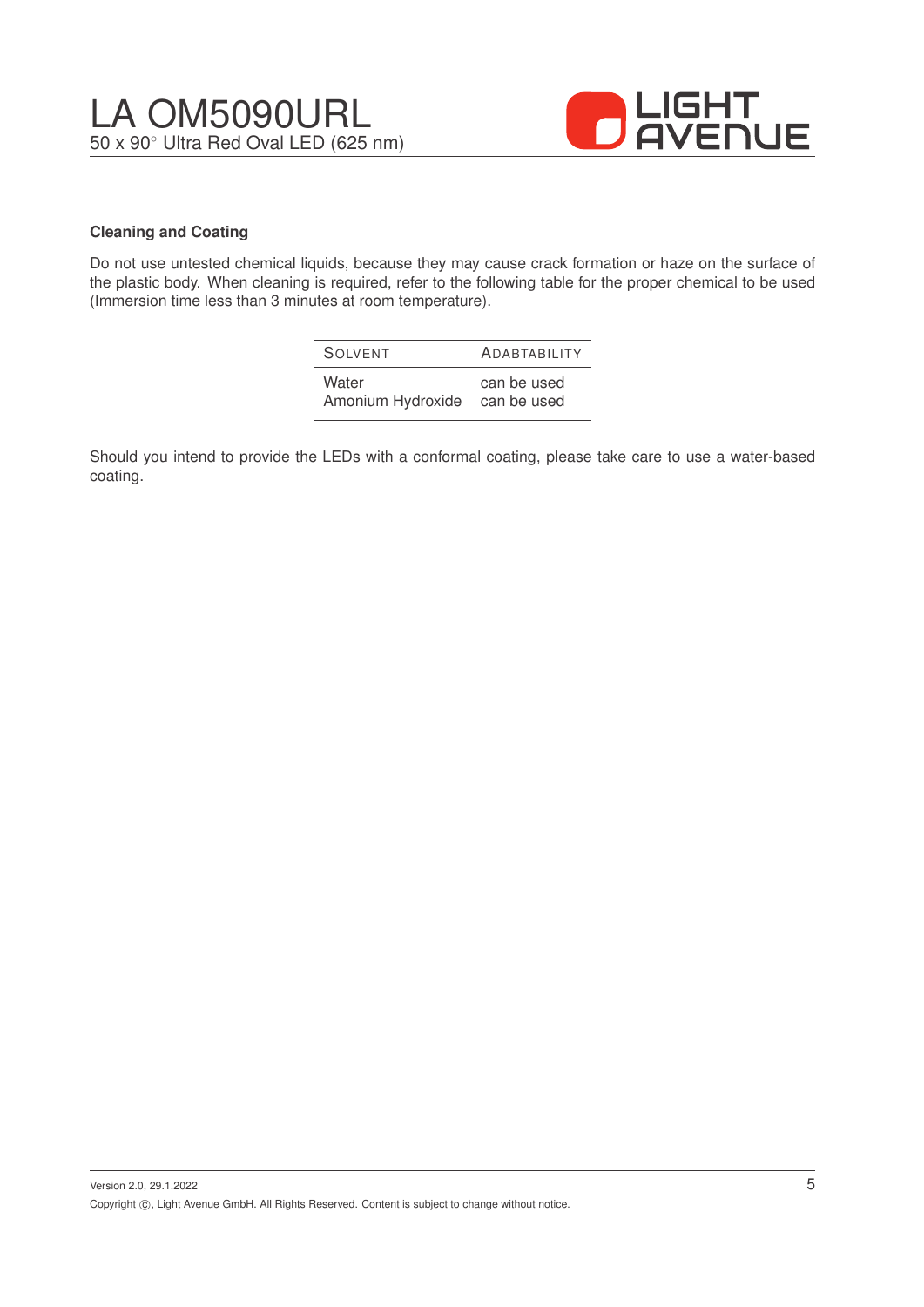

## Typical electro-optical data<sup>2</sup>

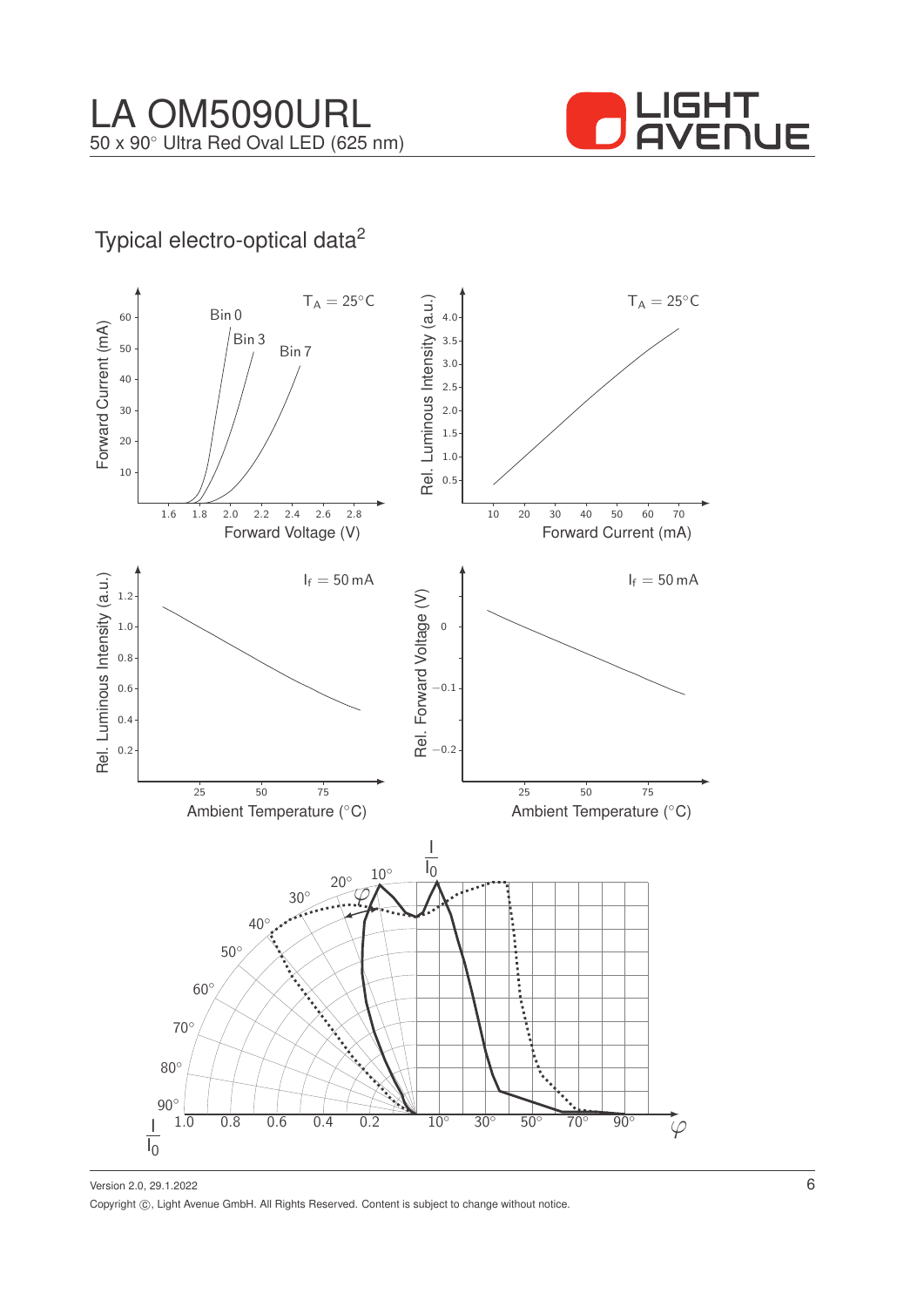

#### **Important Usage and Application Information**

Lead free product - RoHS compliant.

All products, product specifications and data to improve reliability, function, design or otherwise are subject to change without notice. The information describes the type of component and shall not be considered as assured characteristics.

Due to technical requirements components may contain dangerous substances. For information on the types in question please contact our Sales Organization.

The light output of the products may cause injuries to human eyes in circumstances where the products are viewed directly with unshielded eyes. LEDs can emit highly concentrated light which can be hazardous to the human eye. Products which incorporate these devices have to follow the safety precautions given in IEC 60825-1 and IEC 62471.

#### **Handling and Storage Conditions**

Please be careful when handling the products, particularly if an over-voltage exceeds the maxium rating. The overflow in energy may cause damage to the products. In addition these products are sensitive to static electricity. Customers have to take care when handling the products to ensure that the handling process is fully protected against static generation. Ensure that products are grounded and that the facility has conductive mats, antistatic uniforms and shoes. Antistatic containers are considered to be a good insurance against static electricity. The soldering iron point should be properly grounded. An atmospheric ionizer is recommended for use in the facility where static could be generated.

Storage ambient conditions for all LEDs in sealed packages must be within  $T_A = 10...40^\circ$ C and relative humidity < 60%. LEDs in opened packages must be used within 2 weeks after opening. Storage time under the conditions above in sealed packages must not exceed 24 months.

#### **Packing**

LEDs are packaged automatically with a quantity of 1000 or 2000 pieces into paperboard containers. Labels for identification of cathode and anode and with the lot data are placed on the box. The label shows company name and address, LED type, quantity, lot number, production date, machine number and the appropriate barcode. The box is hermetically sealed in a plastic bag for shipment.

#### **Returns and Complaints**

For complaints and returns of material a RMA-number is necessary. Samples for analysis purposes can be send to us without credit.

#### **Shipping Conditions**

If not otherwise arranged, the "General Terms of Business of Light Avenue GmbH" apply for any shipment. If this document is not familiar to you, please request it at our nearest sales office.